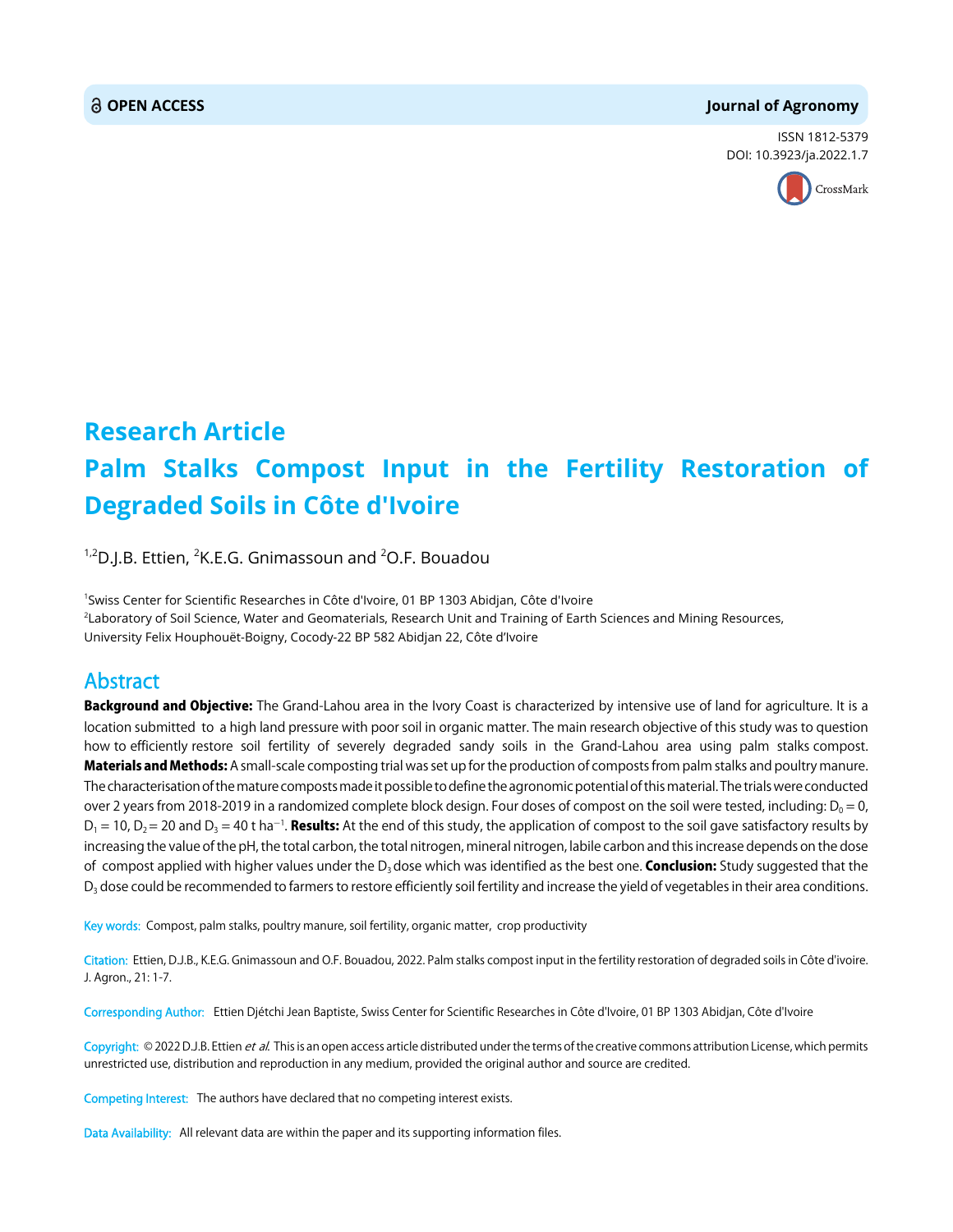#### INTRODUCTION

Tropical soils are known for their fragility and their poverty in organic matter<sup>1</sup>. Indeed, due to their geographical position, these soils are exposed to harsh climate conditions where rainfall is an important agent of their degradation<sup>2</sup>. The consequence of this degradation is the loss of their fertility level<sup>3</sup>. The soils of Côte d'Ivoire belong to this group of tropical soils, including the south-west region, in particular, the locality of Grand-Lahou, which is under strong land pressure. This region is located in the forest zone and is home to vast industrial orchards of oil palm, rubber and cocoa. These orchards permanently occupy almost all of the arable land to the detriment of food crops relegated to marginal soils, unsuitable for agriculture<sup>4-6</sup>. These marginal soils, which are predominantly sandy and poor in organic matter are used for food crop production without the possibility of crop rotation and in the absence of mineral fertilizers. These essentially sandy soils are also hydromorphic in the shallows. They have a high proportion of sand on the surface and low clay content. Because of the high pressure on those lands, there is no possibility for implementing fallowing to restore soil fertility<sup>7</sup>.

Yet, fallowing remains the main mechanism for natural soil fertility restoration. Therefore, this mechanism for soils fertility restoration can no longer be practised in the current context in this area. Consequently, this inappropriate farming practice on soils for food production in this area leads to permanent degradation of the soil organic matter, leading to the loss of crop productivity and nutritive elements essential to good plant growth.

It is hence necessary to adopt a good farming practice such as rotation with amendments and fertilization to restore and maintain the fertility level of these degraded soils to obtain better food crop yields. In the case of this paper, an amendment of sandy soils, poor in organic matter, with bad physical and chemical properties was performed using palm stalks compost.

The objective of the paper was to assess the conditions to restore the fertility of the severely degraded sandy ferralsols employing palm stalks compost to re-establish its food production function.

#### MATERIALS AND METHODS

**Study area:** The study was carried out in N'gorankro 1 a rural locality about 10 km away in the town of Grand-Lahou from 2018-2019. The geographical coordinates of the study site are  $5^{\circ}19'59''$  north latitude and  $5^{\circ}1'39''$  west longitude. According to, the zone is characterized by a humid equatorial climate and an average rainfall varying between 1500 and 2000 mm per year. The region is characterized by 4 alternating seasons (2 dry and 2 rainy). The trials took place on a site where cocoa, oil palm and cassava have been previously cultivated. The soils of the study site are generally ferralsols.

#### Study materials

**Compost production:** The material used in the study was compost made from the composting of palm stalks combined with poultry manure, both of which are available in the study area. The composting method consisted of making composting piles in an ambient environment as described by Gnimassoun *et al.*<sup>5</sup>. The composting process lasted 6 months (181 days). The mature product at the end of the composting process was applied during the trial for 2 years. The compost contained 21.3% carbon, 1.48% nitrogen, 0.63% phosphorus and 1.99% potassium.

#### Methodology

Application of compost in the trials: The elaborated compost was applied in 4 doses (D): control  $D_0$ : 0,  $D_1$ : 10,  $D_2$ : 20 and  $D_3$ : 40 t ha<sup>-1</sup>. This corresponds to a multiplier coefficient of 2 per applied dose. The compost was applied to the ridges in the first 20 cm of depth (Fig. 1). These ridges were prepared for the cultivation of 2 vegetables that are pepper and eggplant. The compost doses were applied twice to the ridges at the beginning of each crop cycle. The evolution of the physical and chemical parameters of the soil was monitored. Soil samples were taken at the beginning of the experiment and again 4 months later at the end of the planned vegetable crop cycles. The purpose was to determine the chemical and physical characteristics of the soils before compost application and to monitor the level of nutrient evolution in the soil after the compost input. The monitoring of the evolution of the physico-chemical properties of the soils of the site aims to assess the process of restoration of the fertility of these soils.

Physico-chemical characterisation of the soils: Before and after installation of the experiment, soil samples were collected and the preparation operations consisted of open air-drying for 72 hrs and sieving on a 2 mm sieve for routine chemical analyses for the estimation of soil fertility. Thus, pH water and pHKCl were determined on an aqueous extract in a ratio of 1/2.5. The dosing of total carbon and total nitrogen by the CHN analyser was done in a laboratory. The method is based on the simultaneous determination of  $C_{total}$  and  $N_{total}$  by total dry combustion under Oxygen  $(O_2)$  with pure helium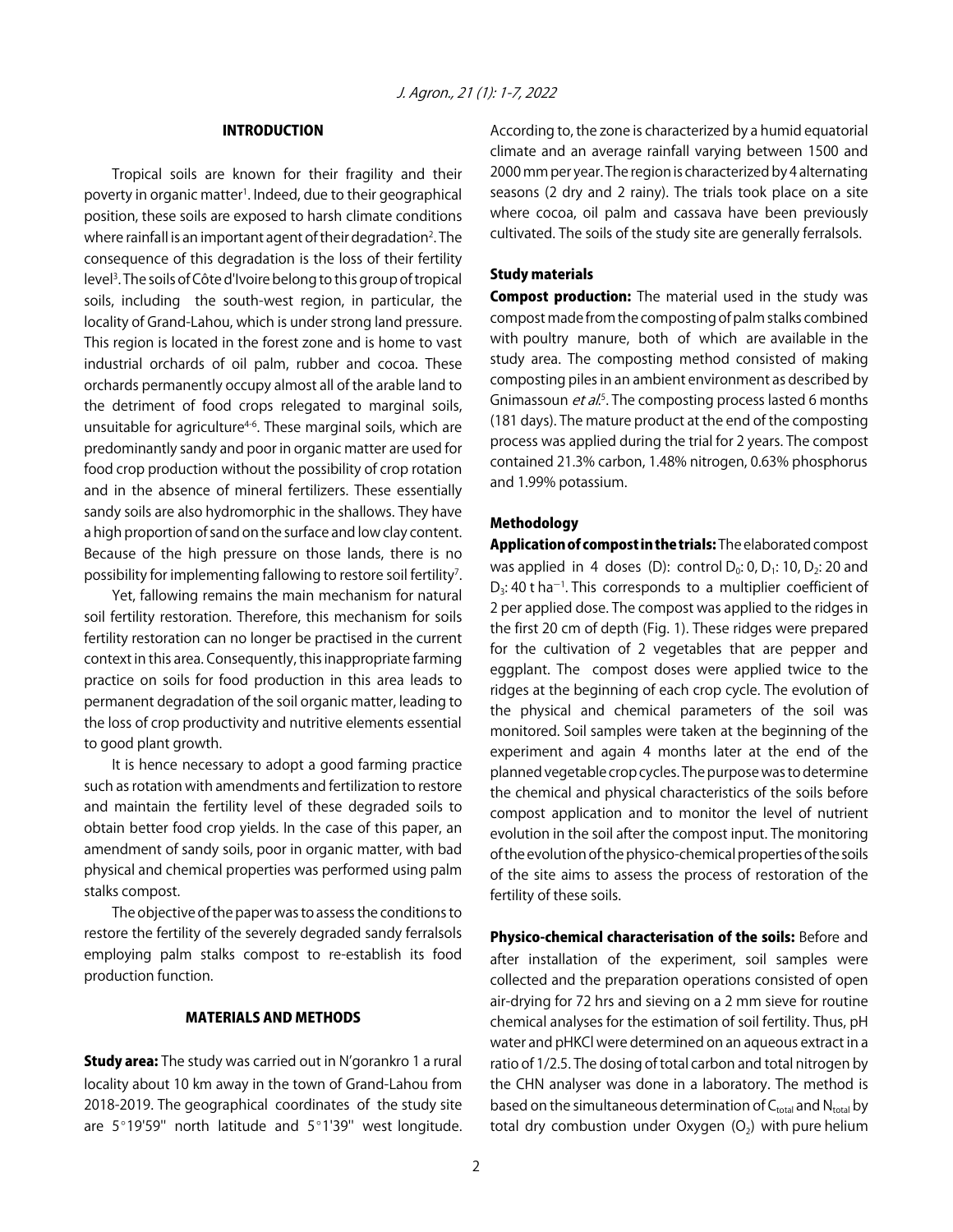#### J. Agron., 21 (1): 1-7, 2022



Fig. 1: View of compost sample applied on sandy ridges

as carrier gas. The labile carbon dosing was carried out by the potassium permanganate, a method called POxC (Permanganate Oxidizable Carbon) and the mineral nitrogen dosing by colourimetry on a continuous flow analyzer (SKALAR) using the Berthelot method for the dosing of N-NH $_4^+$ and the Griess and Ilossay method for the dosing of N-NO $_3$ <sup>-</sup>. The assimilable phosphorus dosing was done by OLSEN extraction. The extraction was performed by colourimetry after forming a phosphomolybdic complex associated with malachite green. The reaction was then fixed with Polyvinyl Alcohol (PVA) and the absorbance was measured at 630 nm. The ammonium acetate method at pH 7 was used to determine the levels of exchangeable bases ( $Ca^{2+}$ , Mg<sup>2+</sup>, K<sup>+</sup>,  $Na<sup>+</sup>$ ).

The CEC was determined by the cobalt hexamine method by measuring the cobalt cations present in a solution after filtration by spectrocolorimeter at the wavelength of 475 and 380 nm.

The organic matter (OM) content was calculated by multiplying the carbon content by a coefficient that is stable in cultivated soils:

$$
OM = C \times 1.72
$$

The plant usable reserve (AW) was obtained by subtracting the amount of water at the wilting point from the amount of water at field capacity according to the following formula<sup>8</sup>:

$$
AW = \frac{FC-PWP}{RZ} \times 100
$$

Where:

 $AW = Available water (in)$  $FC = Field capacity (%)$  $PWP =$  Permanent wilting point  $(\%)$  $RZ = \text{Depth of root zone (in)}$ 

**Statistical analysis:** Data collected were processed using R software version 3.6.1. Normality tests were used to perform parametric statistical tests. If normality was met, the variants studied were compared by a fixed-factor ANOVA.

Comparisons of averages were made at the  $p = 0.05$ threshold using the Student-Newman-Keul test. In the case where normality is not respected, the non-parametric Kruskal-Wallis test was used to compare the variables.

#### RESULTS

#### Initial physico-chemical characterization of the soil of the

site: The results of the analyses of the physical and chemical parameters of the soil at the study site were given in Table 1. The data obtained show that the soil has a grain size dominated by sand. The texture of the soil is sandy-silty with a content of over 77% sand and 13.30% silt. A low clay content (9.5%) was noted. The soil is strongly acidic characterised by a pH<4.5 (pH = 4.42). The total organic carbon and total nitrogen contents, respectively <1 and <0.1%, indicate very low contents. However, the C/N ratio that reflects the state of mineralisation of the organic matter is high (13.67) in this soil indicating a high risk of carbon loss in this sandy soil. The organic matter content of the soil is very low (1.38%). Assimilable phosphorus and total phosphorus contents, respectively <0.03 and <0.5%, indicate that the soil is very deficient in phosphorus. Exchangeable base contents  $(Ca^{2+})$ ,  $Mq^{2+}$ , Na<sup>+</sup>, K<sup>+</sup>) are also very low in the soil. The CEC value is below 5 cmol<sup>+</sup>/kg, which is low. Indeed, when the soil has a CEC<5 cmol+/kg, it is considered very poor and when the CEC is between 5 and 10 cmol<sup>+</sup>/kg, the soil is considered poor in exchangeable bases. Overall, this type of soil has a low level of fertility.

**Effects of compost in improving soil fertility:** The results of the evolution of the various chemical parameters (pH, carbon,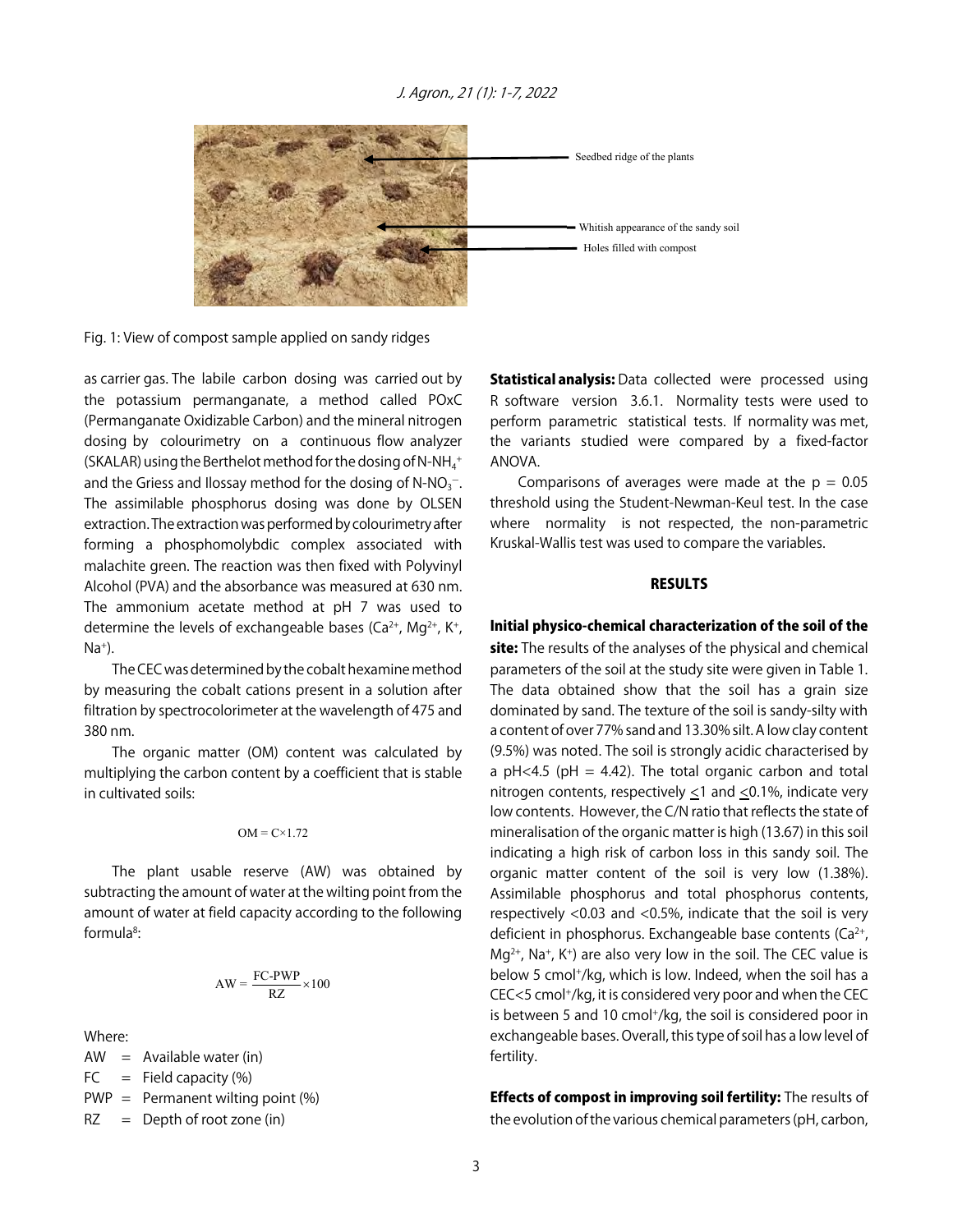| Table 1: Physico-chemical characteristics of the soil in the 0-20 cm horizon |  |
|------------------------------------------------------------------------------|--|
|------------------------------------------------------------------------------|--|

| Parameters                              | Values  |
|-----------------------------------------|---------|
| Clay(%)                                 | 9.5     |
| Silt (%)                                | 13.3    |
| Sand $(\%)$                             | 77.15   |
| $pH_{\text{water}}$                     | 4.42    |
| $pH_{\text{KCl}}$                       | 3.83    |
| $C_{\text{tot}}$ (mg kg <sup>-1</sup> ) | 8030.25 |
| $C_{lab}$ (mg kg <sup>-1</sup> )        | 508.83  |
| $N_{\text{tot}}$ (mg kg <sup>-1</sup> ) | 588.59  |
| $N_{min}$ (mg kg <sup>-1</sup> )        | 8.35    |
| $P_{\text{tot}}$ (mg kg <sup>-1</sup> ) | 9.81    |
| $P_{ass}$ (mg kg <sup>-1</sup> )        | 0.87    |
| C/N                                     | 13.67   |
| MO (%)                                  | 1.38    |
| CEC (cmol <sup>+</sup> /kg)             | 2.91    |
| $Ca2+$ (cmol <sup>+</sup> /kg)          | 0.52    |
| $Mq^{2+}$ (cmol <sup>+</sup> /kg)       | 0.41    |
| $K^+$ (cmol <sup>+</sup> /kg)           | 0.06    |
| Na <sup>+</sup> (cmol <sup>+</sup> /kg) | 0.07    |

nitrogen) obtained after soil amendment are described below. The result of Fig. 2 shows the evolution of pH in the soil according to the doses of compost applied. These trends were also observed with the different forms of carbon (Fig. 3) and nitrogen (Fig. 4). The analysis of these results shows that the compost inputs had a positive effect on soil fertility through the increase in soil nutrient levels.

Effect of composting on the evolution of soil pH: Compost

inputs increased the pH of the soil (Fig. 2). The soils in the plot were described as strongly acidic. After 2 cropping seasons with a double organic amendment, the pH of the soil increased by an average of 1.81 pH units with the application of 3 doses. The soils changed from strongly acidic (pH<4.5) to medium or weakly acidic (5.5 < pH <6.5). Despite the increase in pH, there was no significant difference between the doses applied at the threshold  $\alpha = 0.05$ .

Effect of compost on total carbon  $(C_{tot})$  and total nitrogen

 $(N_{tot})$ : The results obtained for the total carbon in year 1 indicate an increase in the contents ranging from 0.82% with  $D_1$  and  $D_2$  to and 1.02% with  $D_3$  compared to the  $D_0$  control. The same trend was obtained in year 2 with an increase ranging from 1.13, 1.15 and 1.21% of the contents with the same doses, respectively (Fig. 3). However, in any given year there was no significant difference between the treatments.

The total nitrogen contents show the same trend as the total carbon contents in both years under the different crops. Indeed, the results show an increase ranging from 573.10, 641.48 and 712.95 mg kg $^{-1}$  with treatments D<sub>1</sub>, D<sub>2</sub> and D<sub>3</sub>, respectively compared to control  $D_0$  (514.40 mg kg<sup>-1</sup>) in



Fig. 2: Evolution of the pH of the soils after compost application in the experimental years (2018 and 2019) in the 0-20 cm horizon

> $D_0$ : 0,  $D_1$ : 10,  $D_2$ : 20 and  $D_3$ : 40 t ha<sup>-1</sup>, data affected by the same letter do not differ significantly at the 5% level according to Newman-Keuls test



#### Fig. 3: Evolution of the total carbon in the soils during the 2 experimental years

 $D_0$ : 0,  $D_1$ : 10,  $D_2$ : 20 and  $D_3$ : 40 t ha<sup>-1</sup>, data affected by the same letter do not differ significantly at the 5% level according to Newman-Keuls test



Fig. 4: Evolution of the total nitrogen in the soils during the 2 experimental years

> D<sub>0</sub>: 0, D<sub>1</sub>: 10, D<sub>2</sub>: 20 and D<sub>3</sub>: 40 t ha<sup>-1</sup>, data affected by the same letter do not differ significantly at the 5% level according to Newman-Keuls test

year 1 and 756.25, 748.66 and 817.93 mg kg<sup>-1</sup> with the same treatments in year 2 (Fig. 4). However, in any given year, no significant differences between the rates for total nitrogen were observed.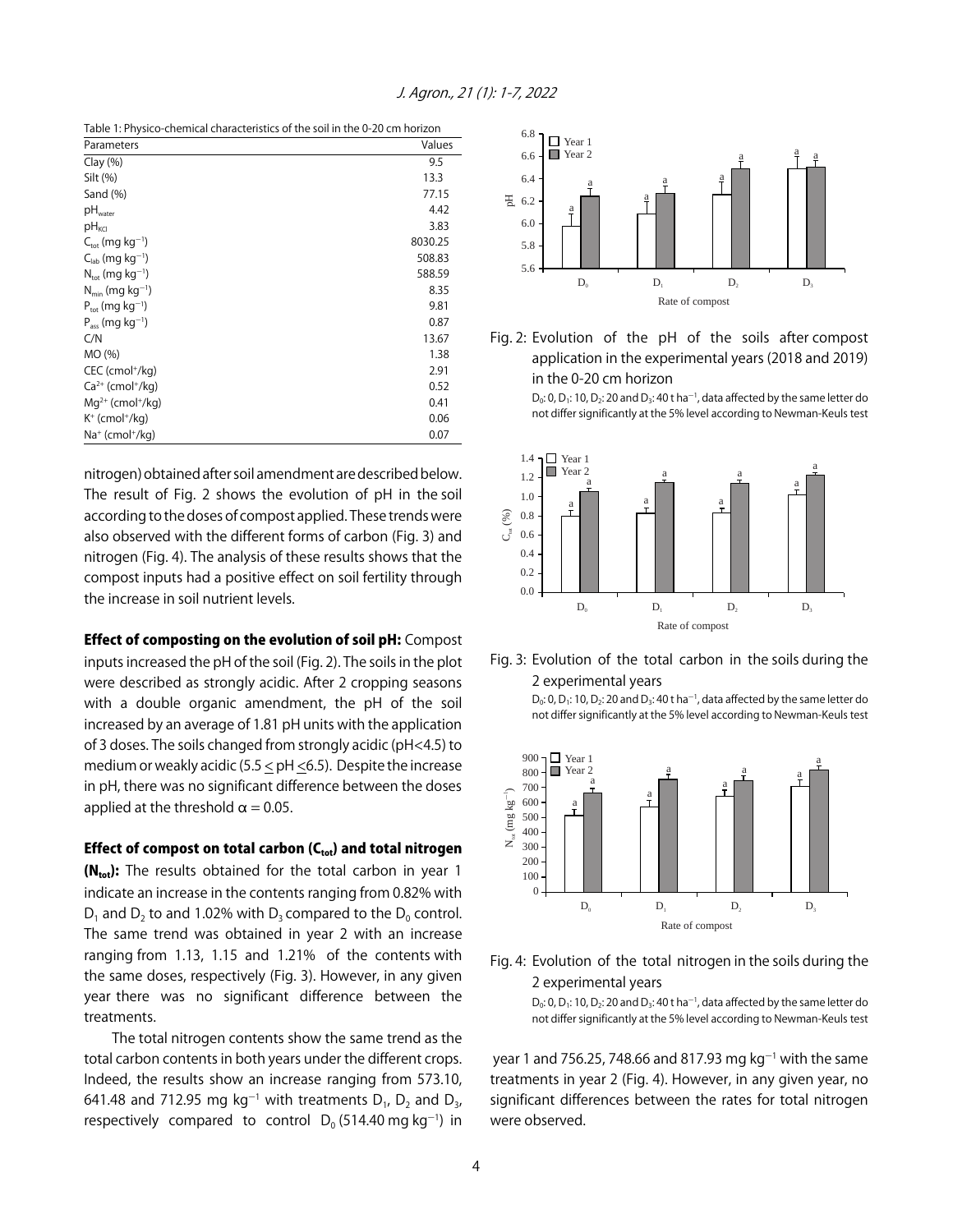

Fig. 5: Status of the labile carbon in the soil during the 2 experimental years

> D<sub>0</sub>: 0, D<sub>1</sub>: 10, D<sub>2</sub>: 20 and D<sub>3</sub>: 40 t ha<sup>-1</sup>, data affected by the same letter do not differ significantly at the 5% level according to Newman-Keuls test



### Fig. 6: Mineral nitrogen status in the soil during the 2 experimental years

 $D_0$ : 0,  $D_1$ : 10,  $D_2$ : 20 and  $D_3$ : 40 t ha<sup>-1</sup>, data affected by the same letter do not differ significantly at the 5% level according to Newman-Keuls test

Table 2: Average values of the AW as a function of the compost doses in the 0-20 cm horizon

| Treatments | AW (mm $m^2$ )      |
|------------|---------------------|
| $D_0$      | 1.00 <sup>a</sup>   |
| D          | $0.84$ <sup>a</sup> |
| D,         | 0.71a               |
| D.         | 0.70a               |

D<sub>0</sub>: 0, D<sub>1</sub>: 10, D<sub>2</sub>: 20 and D<sub>3</sub>: 40 t ha<sup>-1</sup>, data assigned the same letter on the same column does not differ significantly at the 5% threshold (Newman-Keuls test)

Effect of compost on labile carbon  $(C_{lab})$  and mineral nitrogen N<sub>min</sub>: The results obtained indicate that the addition of compost to the soil improved the labile carbon content with contents ranging from 0.04% with  $D_1$  and  $D_2$  and 0.06% with  $D_3$  in year 1 and 0.08%, with treatments  $D_1$ ,  $D_2$  and 0.9% with  $D_3$  in year 2 compared to the control  $D_0$  (Fig. 5). There was a significant difference in year 1 between the labile carbon content obtained with  $D_3$  compared to  $D_0$ ,  $D_1$  and  $D_2$ . However, in year 2, there was no significant difference between the treatments.

The results of the evolution of mineral nitrogen  $(N_{min})$  in the soils during the 2 years are shown in Fig. 6. The results

obtained for N<sub>min</sub> indicate an increase of 14.99 mg kg<sup>-1</sup> with  $D_1$ , 15.67 mg kg<sup>-1</sup> with  $D_2$  and 17.87 with  $D_3$  in year 1. In year 2, an increase of 18.21 mg kg $^{-1}$  and 18.41 mg kg $^{-1}$  was observed with  $D_2$  and  $D_3$  compared to the  $D_0$  control.

Effect of compost on the useful water reserve (AW) of the soils: The effect of compost on the soil water AW was presented in Table 2. The recorded values show that the  $D_0$ dose has the highest value with 1.00 mm/m<sup>2</sup> of the depth of water available compared to the  $D_1$ ,  $D_2$  and  $D_3$  doses with the lowest value obtained with the dose  $D_3$  (0.70 mm/m<sup>2</sup>). Nonetheless, no significant difference was observed between the doses.

#### **DISCUSSION**

The result of the study helps to evaluate the efficiency of palm stalks compost in the process of restoring the fertility of sandy ferralsols poor in organic matter. The soil of the experimental site before the amendment was qualified as strongly acid soil with a  $pH = 4.4$ . While it is accepted that most plants grow well at pH values between 5.5 and 8.59,10, the work of Brady and Weil<sup>11</sup> places the pH water range from 5.5-6.5 for good agricultural soils. Nevertheless, the current pH of the soil at the experimental site cannot ensure the good production of the crops. The pH of the soil is described as highly acidic. Then the soil needs to be amended to bring the pH back to the appropriate proportions to allow it to function properly. In fact, according to Brady and Weil<sup>11</sup>, the pH is an important parameter that conditions a large number of chemical and microbiological reactions in the soil. The low pH values in soils limit plant growth by decreasing the bacterial activity especially that of nitrification and the slowing down of the mineralisation of organic matter, the phosphorus deficiency, the aluminic and manganic toxicity, the excessive increase in heavy metal availability, the deficiency of essential elements (Ca, K, N, Mg, Mo, P, S)<sup>12</sup>. It could present risks of aluminium toxicity for vegetable crops. Organic amendment in the form of palm stalks compost combined with poultry droppings led to an effect on the pH of the soil. It resulted in an increase in the initial pH of the soil from strongly acidic soil to medium or weakly acidic with the  $D_1$ ,  $D_2$  and  $D_3$  doses during both crop years. The increase in soil pH in the amended soils is thought to be due mainly to the initial pH of the compost, which was 8.83.

After 2 years of cultivation, although no statistically significant differences were found between the doses for the elements analyzed, variations were observed between the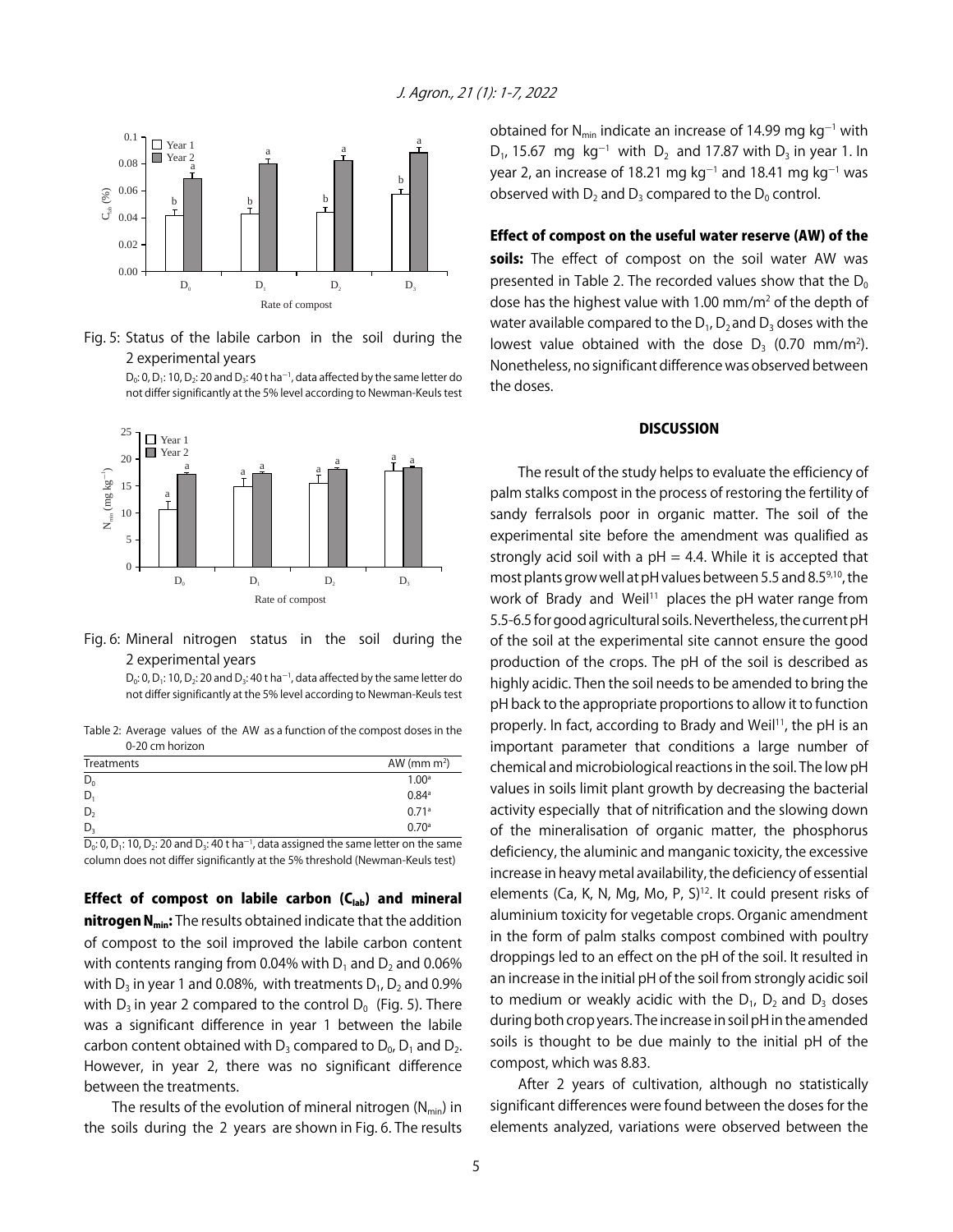different doses. Compared to the initial soil nutrient values, the overall trend shows an increase for the majority of the measured chemical elements such as C and N which could be attributed to the incorporation of the compost into the soil.

Before the application of the compost, the soil chemical results indicated a highly acidic soil, poor in nutrients and organic matter, not efficient for good agricultural production. These results are in line with those<sup>12,13</sup>, who showed that the compost input to the soil increases the soil nitrogen, potassium, phosphorus, carbon and exchangeable base levels.

The useful water reserve of the soils is an important parameter for the water nutrition of the plants. The Available Water (AW) of a soil, often referred to as "useful reserve", represents the maximum amount of water that the soil can hold and return to the roots of plant life.

The AW value depends on several characteristics of the soil such as texture. The AW of a clay soil horizon is about 1.7 mm  $cm<sup>2</sup>$  of soil, that of a clay-silt soil horizon about  $2 \text{ mm cm}^{-1}$  of soil and that of a sandy soil about 0.7 mm cm $^{-1}$  of soil $^{8,14}$ . In the case of this study, the results of the laboratory analysis of these soils parameter showed that the doses gave the same AW with values between 0.70 and 1.00 mm/m<sup>2</sup>. This AW of the site soil is consistent with the values found in previous studies. The compost used in the present study improved the useful reserve of the soil. However, according to the statistical analysis, these compost rates do not conserve water in the soil compared to the  $D_0$ control. It appears that the rates used did not improve the water holding capacity of the soil. Indeed<sup>15</sup>, who used urban compost also obtained insignificant results based on the low quantity of compost applied. According to Tan16, the soil texture has a direct influence on moisture levels because sandy soils have low water retention capacities and soils with a high proportion of fine particles (silts and clays) store more water. Nonetheless, Carvalho *et al*.<sup>17</sup>, point out that green manures improve the soil structure and increase water infiltration into the soil. As for the work of Widowati et al.<sup>18</sup>, they showed that for sandy and clay soils, compost has a very important effect in improving water retention, especially in sandy soils. And that this was probably related to the fact that the physico-chemical conditions (aeration, permeability) of the sandy soil are more favourable for the humification of organic matter (compost). In his study, Yu et al.<sup>19</sup> demonstrated that organic matter significantly increases the retention capacity of the soil and subsequently its useful reserve. Furthermore, he shows that

the increase in soil water retention with organic matter content is greater at field capacity than at the wilting point. Also, Foley and Cooperband<sup>20</sup> showed that the intensity of the effect of the compost on this water retention depends on the dose applied to the soil and its degree of humification. This means that the retention capacity increases with the applied dose. This result was confirmed by the studies of previous research<sup>20,21</sup> that demonstrated that to obtain an effect, it was necessary to apply high proportions of compost enriched with chicken droppings to observe significant effects on the improvement of the physico-chemical properties of the soil. In the present study, the water retention capacity was almost non-existent. This could be related to the insufficient doses of compost applied and which shows the importance of these high proportions in the rapid improvement of the fertility of the sandy soils of the site.

#### **CONCLUSION**

The present study was initiated to assess the effect of palm stalks compost on the improvement of sandy soil fertility in Grand-Lahou. The trial consisted of the application of 4 doses of compost in the restoration process of the physico-chemical fertility of sandy soils. The use of palm stalks compost on sandy soils improved the pH, carbon and nitrogen contents of the soil and the use of available water. The fertilised treatments with the dose  $D<sub>3</sub>$  significantly increased the levels of soil organic matter compared to the other treatments and the unfertilised control. Under the conditions of this trial, palm stalks compost has a high potential to improve soils nutrient availability and can provide the necessary nutrients to the crop. Still, to maintain the soil nutrients in the sandy-textured soil, mulching of the mounds or seedbed ridges should be considered early in the planting cycle to avoid exposure of soil and leaching by water erosion.

#### SIGNIFICANCE STATEMENT

The study shows that the compost-based palm stalks combined with poultry manure contributed to the restoration of the chemical fertility of the soil in a proportional way to the doses brought by the improvement of the pH, the increase of the carbon contents and nitrogen. Thus, the recycling of these organic matter must be encouraged for use as an amendment for poor soils because this practice could be an alternative to synthetic fertilizers which, due to their high cost are not accessible to producers.